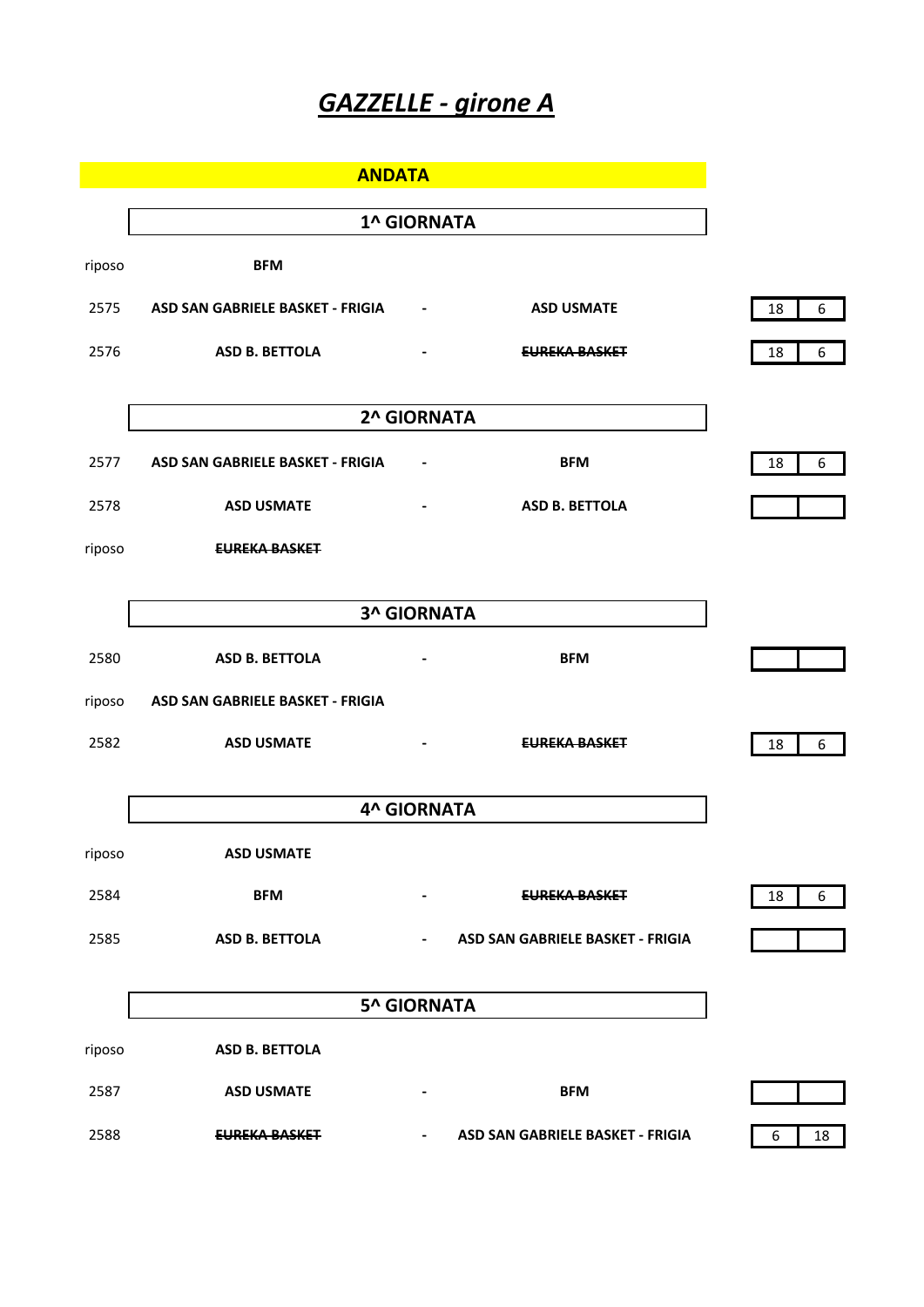## *GAZZELLE - girone OPEN*

|      | <b>ANDATA</b>                     |                              |                                   |  |  |  |
|------|-----------------------------------|------------------------------|-----------------------------------|--|--|--|
|      | <b>1^ GIORNATA</b>                |                              |                                   |  |  |  |
| 3229 | <b>ASDO CARUGATE</b>              | $\blacksquare$               | ASD SAN GABRIELE BASKET - TROTTER |  |  |  |
| 3230 | <b>GIOSPORT RHO</b>               | $\blacksquare$               | <b>VIRTUS CORNAREDO</b>           |  |  |  |
| 3231 | <b>AZZURRI NIGUARDESE</b>         | $\blacksquare$               | ASD BASKET SAN ROCCO 2013         |  |  |  |
|      |                                   | 2^ GIORNATA                  |                                   |  |  |  |
| 3232 | ASD SAN GABRIELE BASKET - TROTTER |                              | <b>GIOSPORT RHO</b>               |  |  |  |
|      |                                   | $\qquad \qquad \blacksquare$ |                                   |  |  |  |
| 3233 | <b>AZZURRI NIGUARDESE</b>         | $\qquad \qquad \blacksquare$ | <b>VIRTUS CORNAREDO</b>           |  |  |  |
| 3234 | ASD BASKET SAN ROCCO 2013         |                              | <b>ASDO CARUGATE</b>              |  |  |  |
|      |                                   |                              |                                   |  |  |  |

|      | 3 <sup>h</sup> GIORNATA   |                                                               |  |  |  |  |
|------|---------------------------|---------------------------------------------------------------|--|--|--|--|
| 3235 | <b>AZZURRI NIGUARDESE</b> | ASD SAN GABRIELE BASKET - TROTTER<br>$\overline{\phantom{0}}$ |  |  |  |  |
| 3236 | <b>ASDO CARUGATE</b>      | <b>GIOSPORT RHO</b><br>$\blacksquare$                         |  |  |  |  |
| 3237 | <b>VIRTUS CORNAREDO</b>   | ASD BASKET SAN ROCCO 2013<br>٠                                |  |  |  |  |

 $\mathsf{I}$ 

**3^ GIORNATA**

|      | <b>4^ GIORNATA</b>                |                          |                           |          |  |
|------|-----------------------------------|--------------------------|---------------------------|----------|--|
| 3238 | <b>ASDO CARUGATE</b>              |                          | <b>VIRTUS CORNAREDO</b>   | 13<br>15 |  |
| 3239 | ASD SAN GABRIELE BASKET - TROTTER | $\overline{\phantom{a}}$ | ASD BASKET SAN ROCCO 2013 |          |  |
| 3240 | <b>AZZURRI NIGUARDESE</b>         | $\overline{\phantom{0}}$ | <b>GIOSPORT RHO</b>       | 18<br>6  |  |

|      | <b>5^ GIORNATA</b>        |                                                               |         |  |  |
|------|---------------------------|---------------------------------------------------------------|---------|--|--|
| 3241 | <b>AZZURRI NIGUARDESE</b> | <b>ASDO CARUGATE</b><br>$\overline{\phantom{0}}$              | 18<br>6 |  |  |
| 3242 | <b>VIRTUS CORNAREDO</b>   | ASD SAN GABRIELE BASKET - TROTTER<br>$\overline{\phantom{0}}$ |         |  |  |
| 3243 | ASD BASKET SAN ROCCO 2013 | <b>GIOSPORT RHO</b><br>$\blacksquare$                         |         |  |  |

|      | <b>RITORNO</b>                    |                    |                      |    |
|------|-----------------------------------|--------------------|----------------------|----|
|      |                                   | <b>1^ GIORNATA</b> |                      |    |
| 3244 | ASD SAN GABRIELE BASKET - TROTTER | -                  | <b>ASDO CARUGATE</b> | 20 |
| 3245 | <b>VIRTUS CORNAREDO</b>           | -                  | <b>GIOSPORT RHO</b>  |    |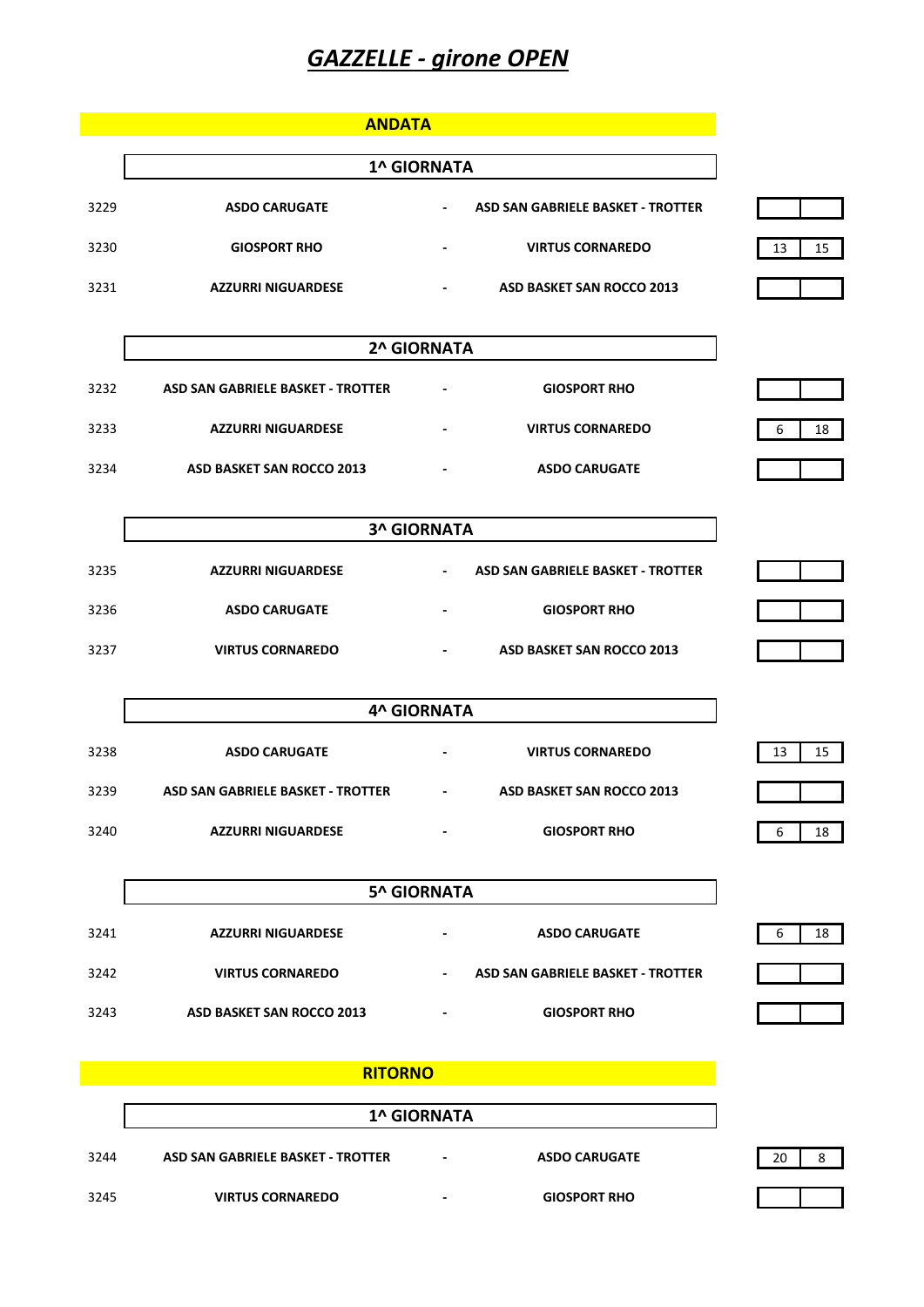|      | 2^ GIORNATA             |                                                               |          |  |
|------|-------------------------|---------------------------------------------------------------|----------|--|
| 3247 | <b>GIOSPORT RHO</b>     | ASD SAN GABRIELE BASKET - TROTTER<br>$\overline{\phantom{0}}$ | 15<br>13 |  |
| 3248 | <b>VIRTUS CORNAREDO</b> | <b>AZZURRI NIGUARDESE</b>                                     |          |  |
| 3249 | <b>ASDO CARUGATE</b>    | ASD BASKET SAN ROCCO 2013<br>$\overline{\phantom{0}}$         |          |  |

|      | <b>3^ GIORNATA</b>                |                          |                           |          |  |
|------|-----------------------------------|--------------------------|---------------------------|----------|--|
| 3250 | ASD SAN GABRIELE BASKET - TROTTER |                          | <b>AZZURRI NIGUARDESE</b> |          |  |
| 3251 | <b>ASDO CARUGATE</b>              | $\overline{\phantom{0}}$ | <b>GIOSPORT RHO</b>       | 10<br>14 |  |
| 3252 | ASD BASKET SAN ROCCO 2013         | $\overline{\phantom{0}}$ | <b>VIRTUS CORNAREDO</b>   |          |  |

|      | <b>4^ GIORNATA</b>        |                          |                                   |    |  |  |
|------|---------------------------|--------------------------|-----------------------------------|----|--|--|
| 3253 | <b>VIRTUS CORNAREDO</b>   | $\overline{\phantom{0}}$ | <b>ASDO CARUGATE</b>              |    |  |  |
| 3254 | ASD BASKET SAN ROCCO 2013 | $\overline{\phantom{a}}$ | ASD SAN GABRIELE BASKET - TROTTER |    |  |  |
| 3255 | <b>GIOSPORT RHO</b>       |                          | <b>AZZURRI NIGUARDESE</b>         | 18 |  |  |

|      | <b>5^ GIORNATA</b>                |                          |                           |          |  |
|------|-----------------------------------|--------------------------|---------------------------|----------|--|
| 3256 | <b>ASDO CARUGATE</b>              | $\overline{\phantom{0}}$ | <b>AZZURRI NIGUARDESE</b> | 6<br>18  |  |
| 3257 | ASD SAN GABRIELE BASKET - TROTTER |                          | <b>VIRTUS CORNAREDO</b>   | 10<br>14 |  |
| 3258 | <b>GIOSPORT RHO</b>               | ٠                        | ASD BASKET SAN ROCCO 2013 |          |  |

 $\overline{\mathbf{1}}$ 

 $\mathbf{r}$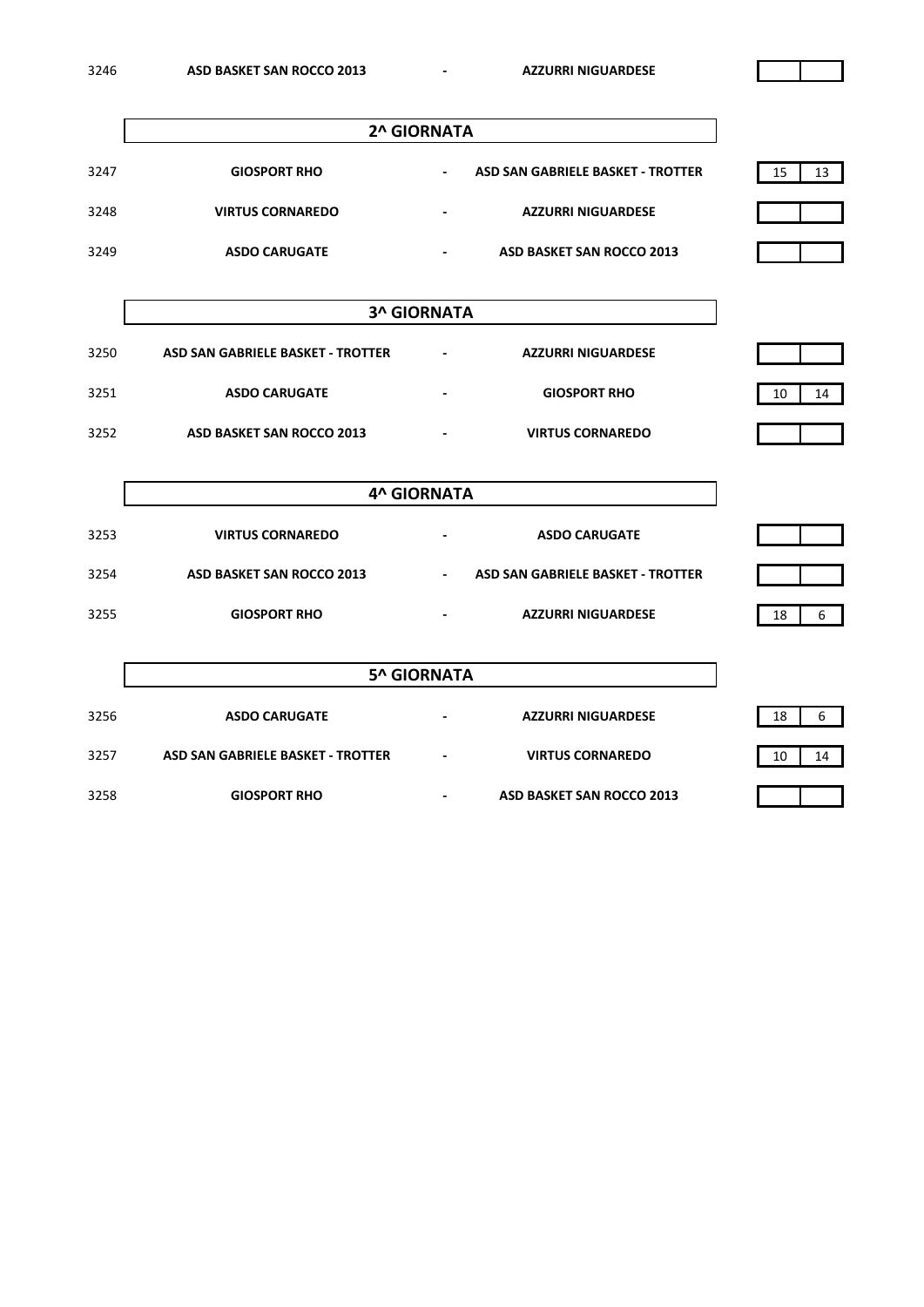## *GAZZELLE - Fase spareggio*

| 3385 | ASD SAN GABRIELE BASKET - FRIGIA | $\overline{\phantom{0}}$ | <b>GEAS BASKET</b>    |
|------|----------------------------------|--------------------------|-----------------------|
| 3386 | <b>BFM</b>                       | $\overline{\phantom{0}}$ | <b>GEAS BASKET</b>    |
| 3387 | ASD SAN GABRIELE BASKET - FRIGIA | $\overline{\phantom{a}}$ | <b>BFM</b>            |
|      |                                  |                          |                       |
| 3388 | <b>ASD USMATE</b>                | $\blacksquare$           | <b>ASD B. BETTOLA</b> |

**ASD B. BETTOLA - ASD USMATE**

**ASD USMATE ASD B. BETTOLA**